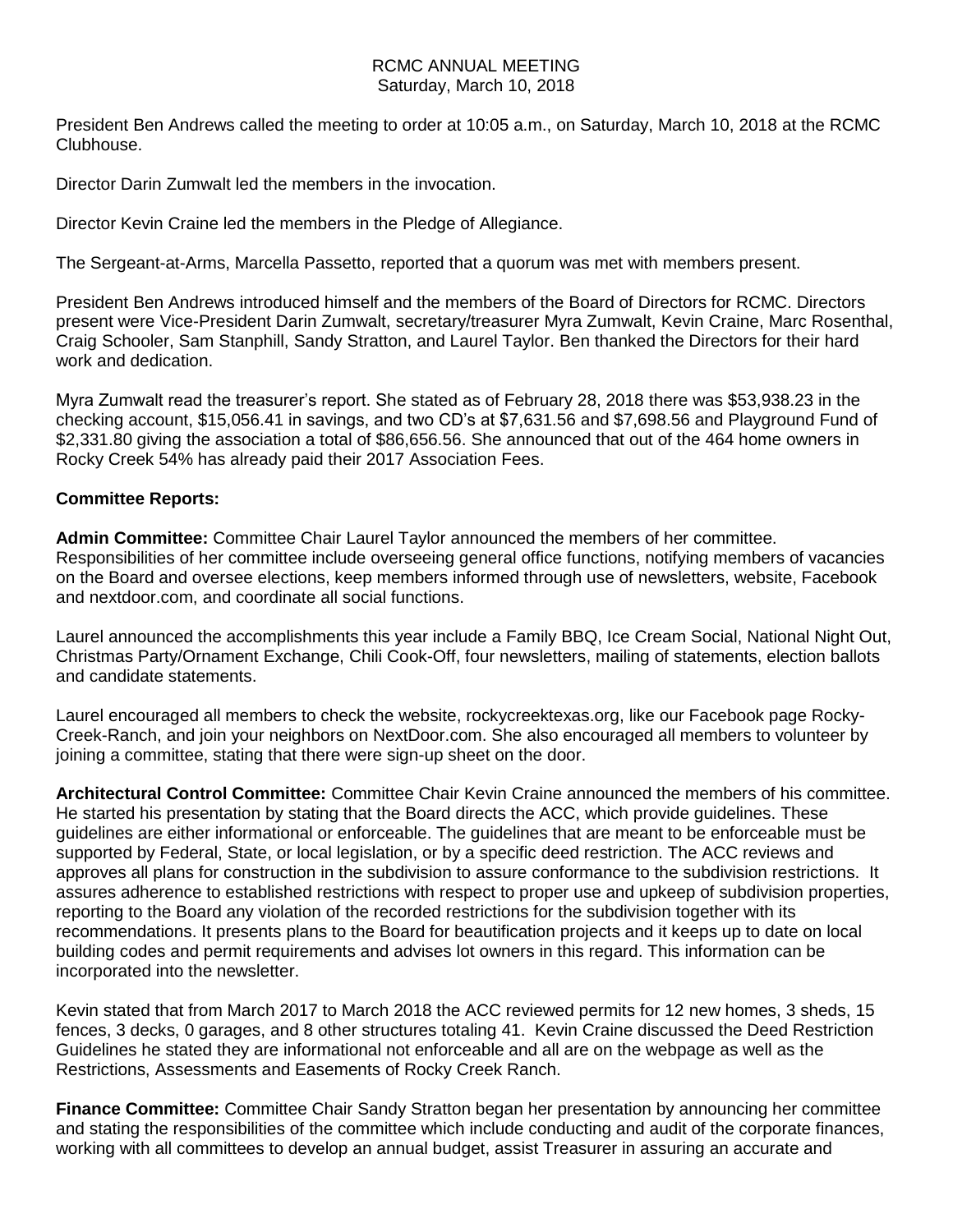comprehensive system of recording and maintaining records of all assessments and arranging for tax returns and 1099 fillings. Sandy discussed the current budget for 2018.

**Operations Committee:** Committee Chair Sam Stanphill started by stating the responsibilities of the Operations Committee which are to oversee the maintenance and operation of the pool, private roads and common areas, advise the Board as to maintenance requirements and costs, obtain bids, purchase supplies and equipment, arrange and supervise maintenance of roads within the subdivision, and develop plans for future improvements to the park. Sam stated that our volunteer network in Rocky Creek is the reason we can maintain our park in good condition. He thanked the many volunteers. He stated the continuance of the upkeep of the pool and explained the some of the improvements in the last year. Sam stated some of the damages from the hurricane that came through but cleanup efforts were done by volunteers. Sam announced some of the improvements planned in the near future. He stated new volunteers are always welcome.

**Playground Sub-Committee:** Committee Chair Laurel Taylor announced this was a sub-committee of the operations committee formed to help raise money to improve the playground in the park. This past year one fundraiser was a Community Yard Sale and the next one will be on April 21, 2018. Another was the Movie Night at the Pool. She stated we host one again but date is to be determined at a later date. She announced the committee is always looking for fresh ideas and volunteers.

**Rules Committee:** Committee Chair Kevin Craine started by stating that the Rules Committee is made up of all nine members of the Board and nine members of the general membership. There are openings for seven more non-board members. The responsibilities of this committee are to conduct a periodic review of all dedicatory instruments to ensure continued compliance, oversee all suggestions for changes to the Deed Restrictions, adopt and present to the association at a special or regular Board meeting all recommended changes to be considered, and work with the Administrative Committee to develop the ballot concerning and changes to the Bylaws or deed restrictions that met the threshold for conducting business.

Kevin announced the dedicatory instrument review timetable for 2018 to include but not necessarily limited to the following policies; Deed Restriction Petition Policy, Deed restriction guidelines, preceding the adjournment of the Texas Legislative Session; Bylaws, preceding the adjournment of the Texas Legislative Session; Alternative Payment Plane, reviewed on the even number years; Payment Guidelines, reviewed on the even number years, Copy & Reproduction, reviewed on the even number years; Schedule of Assessment, Charges & Fees, reviewed as needed, Adjacent Lot Agreement, preceding the adjournment of the Texas Legislative Session, and Deed restriction Vote, held on the Second Saturday in May.

Kevin stated the accomplishments for 2017 include reviewed Associate Membership Agreement, reviewed Liability Insurance Documents, updated the Open Records Policy, reviewed Notice, Appeal and Mediation Policy, updated the Resale Certificate Policy, reviewed Transfer Fee Policy, reviewed Use of Pool by Non-Owner Tenants, updated Facility and Parks Rules, updated Rental Form, updated Building Guidelines

**State of the Association:** President Ben Andrews gave insights on the RCMC organization name and membership. Ben reported that how we operate is determined by our governing documents. He stated the hierarchy of documents are as follows; (1) Federal, State and Local Laws, (2) Recorded Plat, (3) Deed Restrictions also called Declarations or covenants, conditions, and restrictions, (4) Articles of Incorporation, (5) Bylaws, (6) Rules, Regulations and Guidelines.

Ben stated that he has been on the Board for 4 years 3 of which he has been President. He said being President is less work that a committee chair. He asked for volunteers to sign up for Committees before they leave.

Laurel thanked Ben for his work and stated that he has been an asset to the Board. At this time Laurel Taylor announced the winners of the door prizes; Ron Love and Chris B.

Sergeant-at-Arms Marcella Passetto reported the Election Returns. She stated the ballots we counted and are as follows. Re-elected for a two-year term are Craig Schooler, Sam Stanphill, and Sandy Stratton. Newly elected for a two-year term are Jonathan Pearson and Stephen Spencer.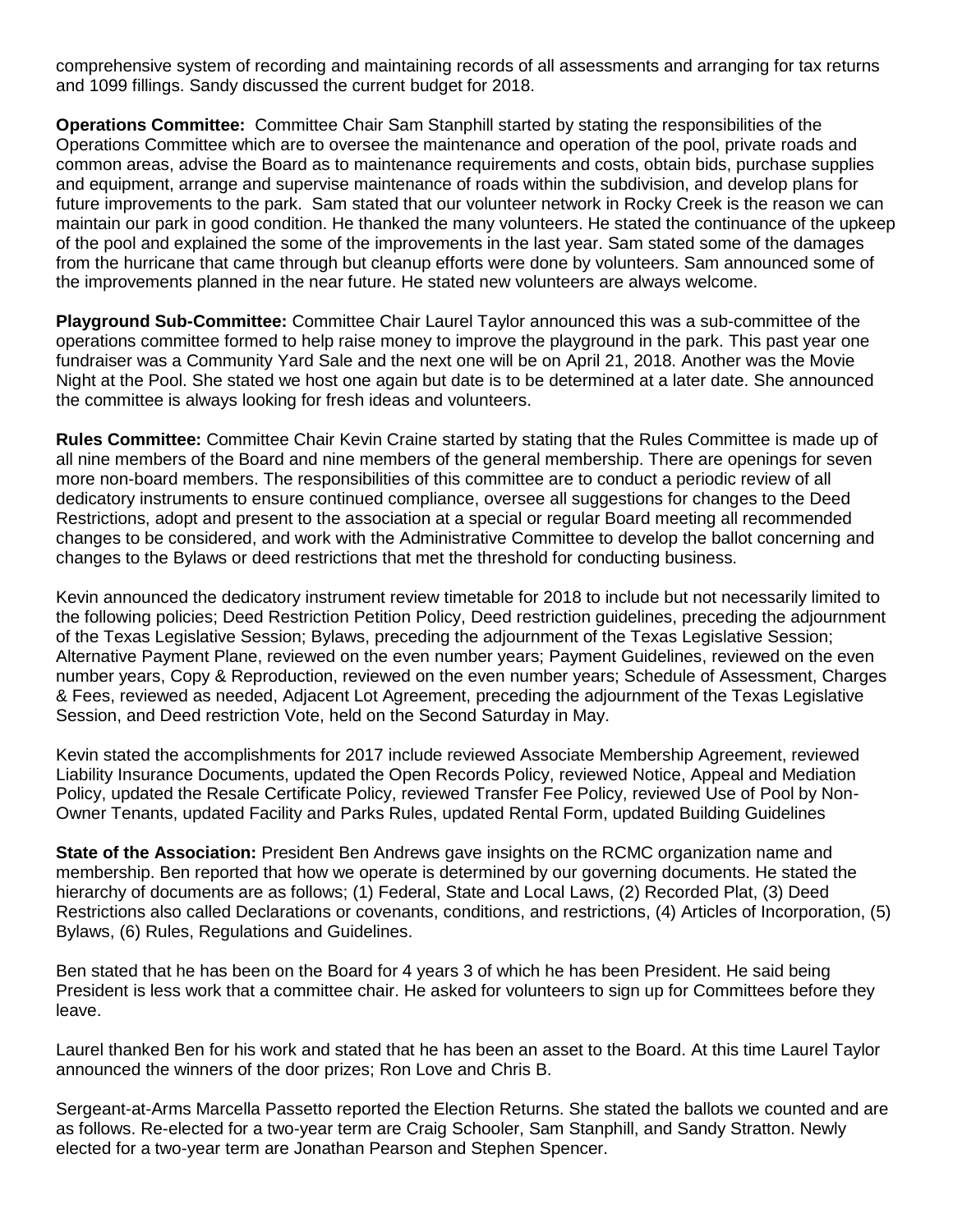**Open Forum:** At this point President Ben Andrews opened the meeting up to the members to voice and concerns they may have.

Carm Andrews asked about the eye sore of rock and sand as to when the flag pole flagstone would be done. Sam stated it was in the works that the person that was going to come finish it had been extremely busy with other clients.

Bob Moore stated that residents are cutting the corner trying to turn off of Legacy Ridge. He stated that there is no stop sign on that road.

Ron Elkins stated that there are some cedar trees blocking the views on roads and wanted to know if they are on private property or could the county come trim the trees. Darin stated that TX DOT maintains anything 180' from the center of the road.

Marcella Passetto stated that our HOA is blessed with having young and old in the community and that we should watch out for our neighbors. She stated Next Door is great but let's try and keep our neighborhood wonderful by watching out for one another.

Dick Bagget stated that where Rocky Ranch T's into Rocky Ridge there is a Cedar Tree that you can't see around and cars have to pull way out there to see around it. It was stated that it is a public road and that is maintained by the county.

Mary Bagget announced her church does a backpack ministry and they are looking for help. She stated that they fill 400 ziploc bags a month to hand out to children at all 5 area schools who might not have food for the weekends during the month. Areas where you can help are first and foremost to pray, second volunteer to put together the bags, third bring requested food items, or fourth donate money to purchase food items. She stated if anyone is interested in helping to contact her.

Jonathan Pearson stated there seems to be people speeding down Desiree and with all the children getting on and off the bus it is not safe. His concern was that a child could potentially be ran over and it seems to be teenagers who are speeding. Asked parents to talk to their children. Myra Zumwalt stated that she has seen cars speeding up Rocky Ranch headed to 484.

Carl stated that he believes that school buses are some of the ones who speed through our subdivision. Darin suggested that he call the bus barn because the school district takes it very serious with their drivers.

Ron Elkins stated the hill by his house there are residents walking and if a car comes over the hill you can't see them until it is too late. He suggested people walking with the traffic if going up the hill.

Marcella Passetto asked if the CCSO gives out signs that can be posted saying children at play. Ben stated that when he was with the police department he found that often it is perceived that cars are speeding but they weren't. He suggested to call the sheriff's office and they are good to send someone out if you think there is speeding. He encourages more people to call that when residents call with issues it carries more weight than when the HOA President calls.

Jonathan Pearson stated about the accident with the woman in Mystic Shores who was hit jogging because someone was not paying attention. He stated he would hate to see a child hit, that they do not have the same instincts as adults.

At 11:14 a.m. President Ben Andrews stated that the business part of the Annual Meeting had concluded and the Board would now convene into Executive Session to elect officers and appoint committee chairs.

At 11:25 a.m., Vice-President Darin Zumwalt called the Executive meeting to order. The came out of executive meeting and announced that the following people had been elected or appointed: